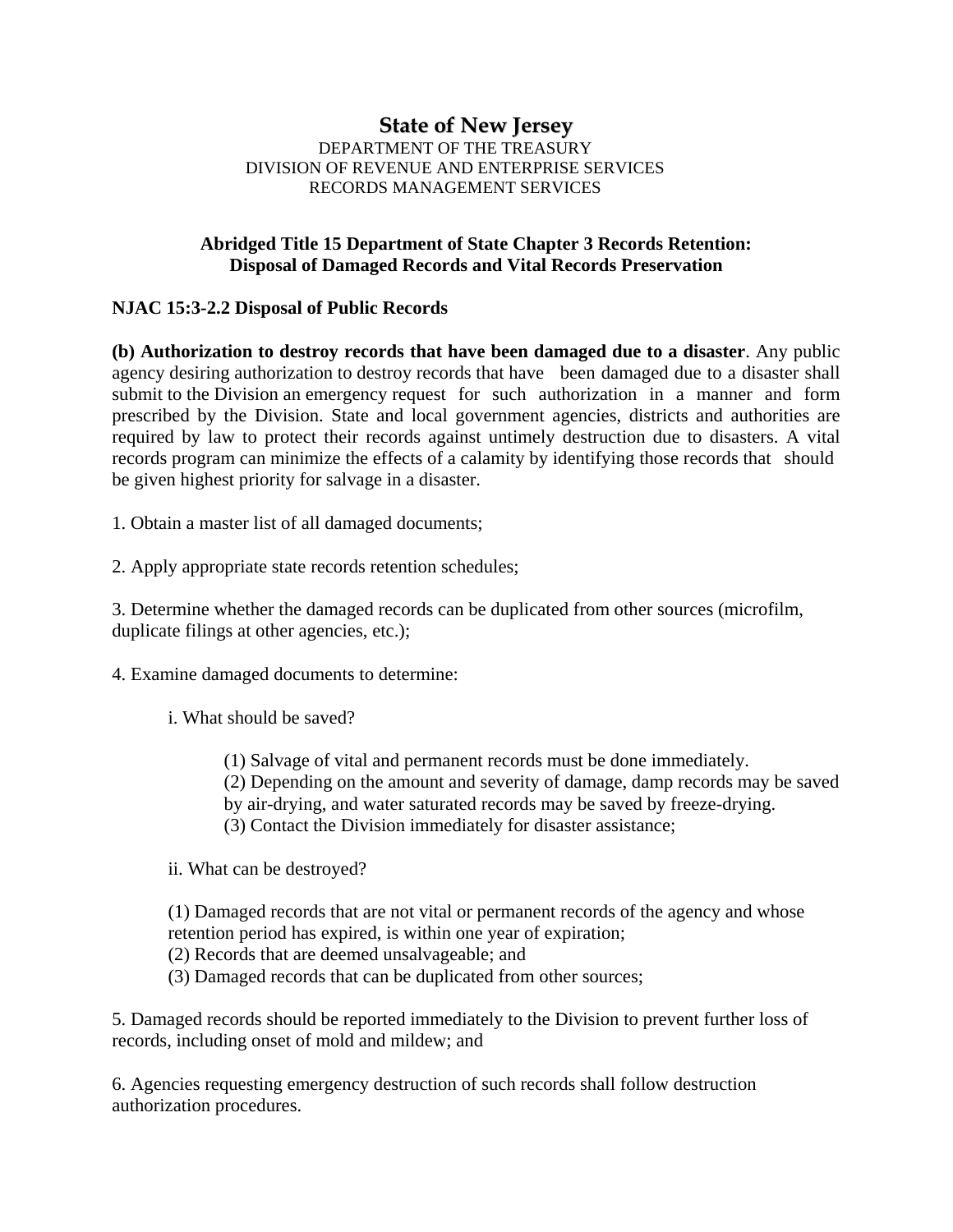## **NJAC 15:3-2.5 Vital Records Program**

 **(a) Purpose.** This section prescribes policies and procedures for establishing a program for the identification and protection of vital records, those records needed by State agencies and authorities or its political subdivisions for continuity of operations before, during, and after emergencies, and those records needed to protect the legal and financial rights of State or local government and persons affected by State or local government activities. The records may be maintained on a variety of media including paper, magnetic tape or disk, photographic film, and microfilm. The management of vital records is part of an agency's continuity of operations plan designed to meet emergency management responsibilities.

**(b) Responsibilities for establishment and maintenance of a vital records program**. Heads of State and local government agencies and authorities and/or their governing bodies are responsible for establishment and maintenance of a vital records program for the records of their agency, as defined in P.L. 1953, c.410 § 2 as amended by P.L. 1994, c.140, § 3 (N.J.S.A. 47:3- 16), pursuant to provisions of the following State statute and rules:

1. P.L. 1953, c.410, "Destruction of Public Records Law (1953)," as amended by P.L. 1994, c.140 (N.J.S.A. 47:3-15 et seq.);

2. N.J.A.C. 15:3-2.2(a), concerning procedures for requesting routine and special authorization for disposal of records; and

3. N.J.A.C. 15:3-4.4(d) and 5.5, concerning disaster planning and recovery.

**(c) Terminology**. The words and phrases used in this section shall have the standard meaning in records management terminology as defined in N.J.A.C. 15:3-1.2, except the following words and phrases which apply to this section and shall have the designated meanings, unless the context clearly indicates otherwise:

**"Contingency planning"** means instituting policies and procedures to mitigate the effects of potential emergencies or disasters on an agency's operations and records. Contingency planning is part of the continuity of operations planning.

**"Cycle"** means the periodic removal of obsolete copies of vital records and their replacement with copies of current vital records, which may occur daily, weekly, quarterly, annually or at other designated intervals.

**"Disaster"** means:

1. Any natural or man-made catastrophe, including any hurricane, tornado, storm, high water, wind driven water, tidal wave, tsunami, earthquake, volcanic eruption, landslide, mudslide, snowstorm, fire, explosion, or other catastrophe, caused by adverse or unusual weather conditions or human activity, that results in destruction of life or property; or

2. Pursuant to 44 CFR 9206.2(17), any fire, flood, explosion, or other catastrophe which in the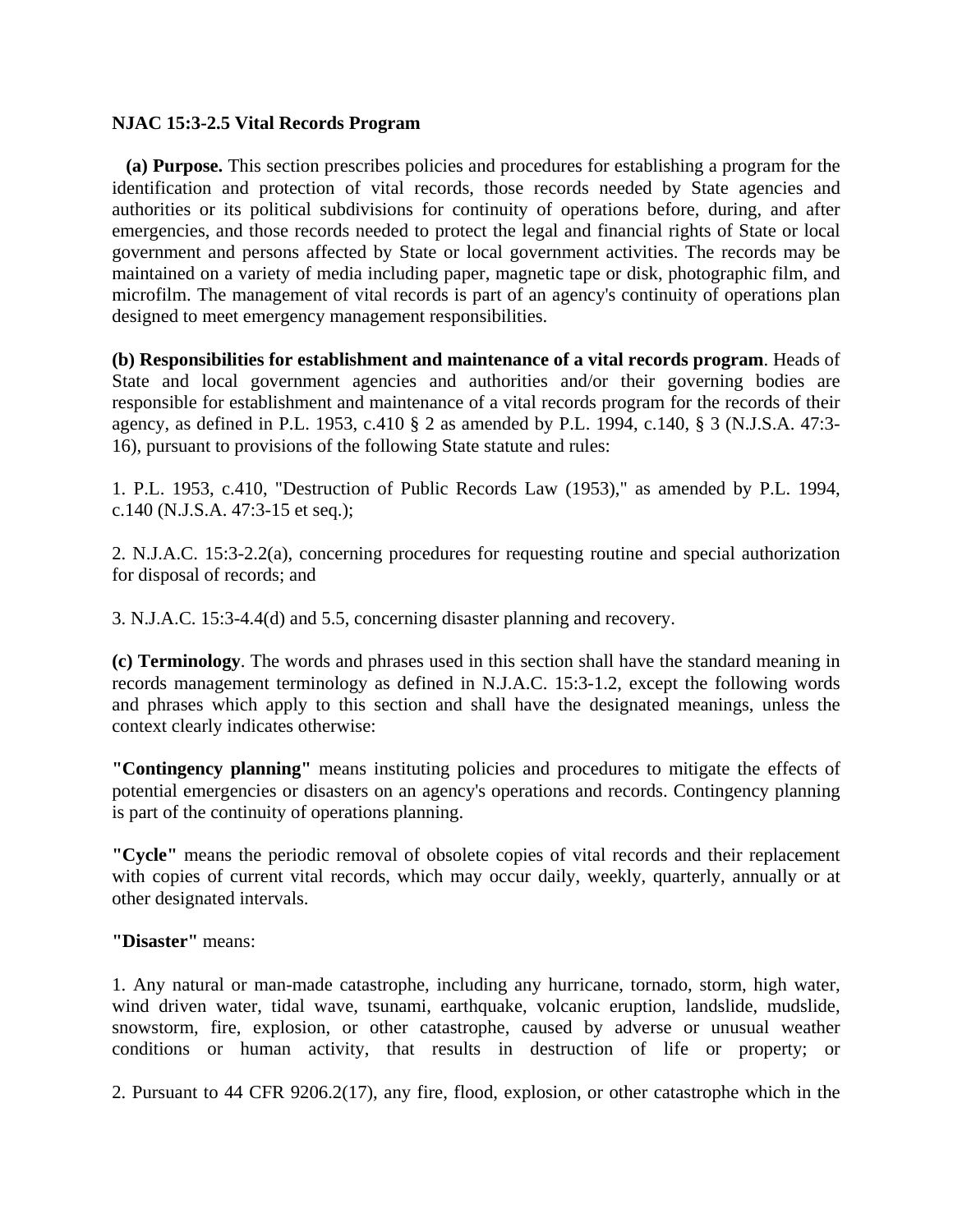determination of the President of the United States causes damage of sufficient severity and magnitude to warrant major disaster assistance in order to supplement the efforts and available resources of states, local governments, and disaster relief organizations in alleviating the damage, loss, hardship, or suffering caused thereby.

**"Emergency"** means a situation or an occurrence of a serious nature, developing suddenly and unexpectedly, and demanding immediate action. This is generally of short duration, for example, an interruption of normal agency operations for a week or less. It may involve electrical failure or minor flooding caused by broken pipes.

**"Emergency destruction"** means eliminating records under abnormal circumstances, as provided by law or regulations. These circumstances involve a state of emergency or disaster and also a continuing menace to life, health, or property.

**"Emergency operating records"** means that type of vital records essential to the continued functioning or reconstitution of an organization during and after an emergency. Included are emergency plans and directive(s), orders of succession, delegations of authority, staffing assignments, selected program records needed to continue the most critical agency operations, as well as related policy or procedural records that assist agency staff in conducting operations under emergency conditions and for resuming normal operations after an emergency.

**"Legal financial rights records"** means that type of vital records essential to the resumption or continuation of operations: the re-creation of the legal or financial status of an agency and the fulfillment of obligations to the public. Although only three to five percent of an agency's records are vital, there could be a liability situation if these records are lost, stolen, or destroyed. Examples include the current, regular updated information needed for daily activities such as: accounts receivable, master personnel listings, irreplaceable research or development data, original signed copies of major contracts or agreements, insurance policy information, municipal standing executive orders, and municipal ordinances and resolutions. These records were formerly defined as "rights-and-interests" records.

**"National security emergency"** means any occurrence, including national disaster, military attack, technological emergency, or other emergency, that seriously degrades or threatens the national security of the United States, as defined in Executive Order No. 12656, "Assignment of Emergency Preparedness Responsibilities."

**"Off-site storage"** means a facility other than an agency's normal place of business where vital records are stored for protection to ensure that the vital records are not subject to damage or destruction from an emergency or disaster affecting an agency's normal place of business. Any facility considered for off-site storage of vital records by State or local governments must meet standards established for storage of public records per N.J.A.C. 15:3-6.

**"Records disaster prevention and recovery program"** means a written and approved plan detailing how records will be handled in a disaster prior, during, and after in the recovery stage. Also includes interim operating procedures.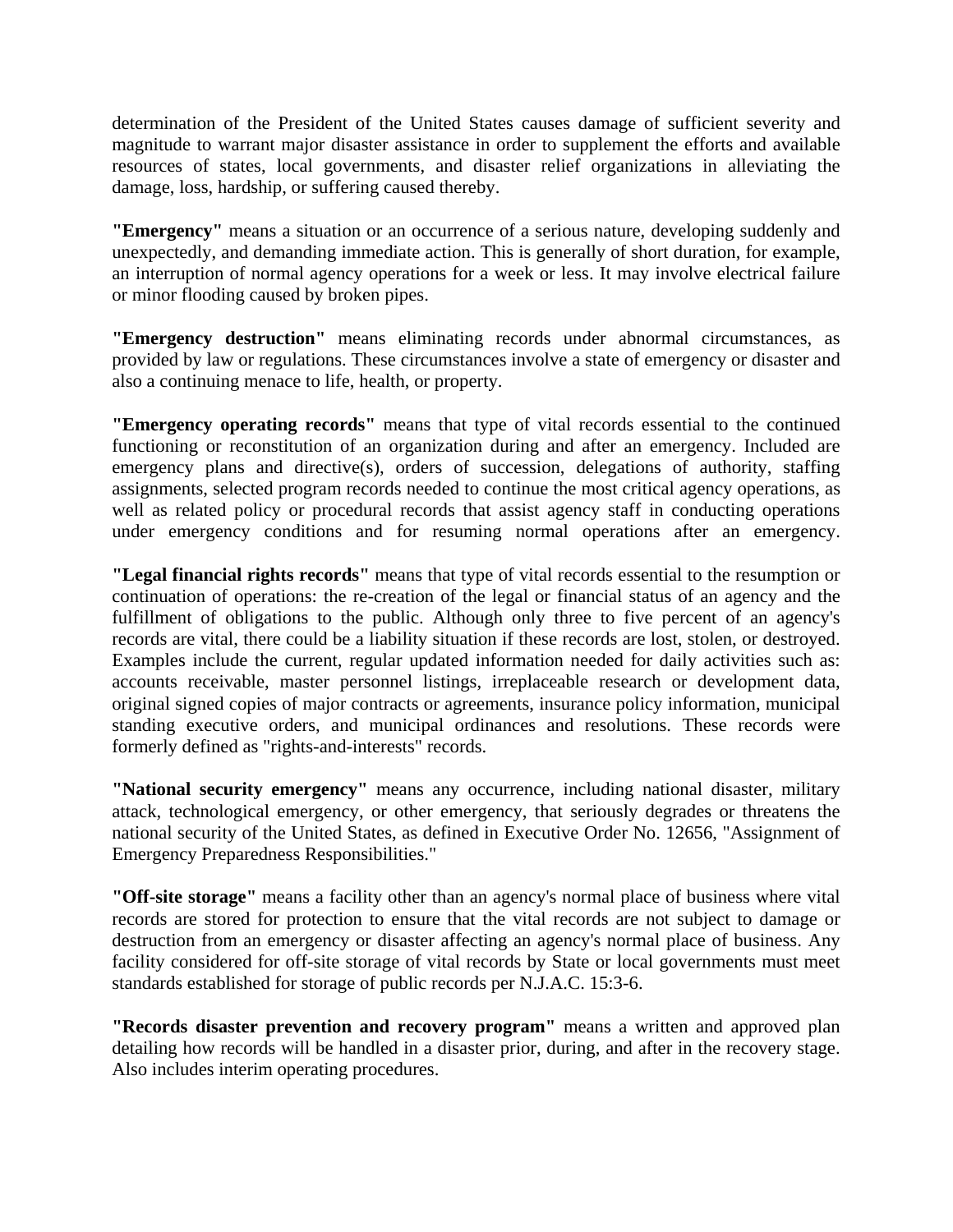**"Vital records"** means records essential to the continued functioning or reconstitution of the State or local government during and after an emergency or disaster and also those records essential to protecting the rights and interests of the State or local government and of the individuals directly affected by its activities. Sometimes called essential records, they include both emergency operating and legal and financial rights records. Vital records considerations are part of an agency's records disaster prevention and recovery program.

**"Vital records program"** means the policies, plans, and procedures developed and implemented and the resources needed to identify, use, and protect the essential records needed to meet operational responsibilities under State or local government emergencies or other emergency or disaster conditions or to protect its rights to those of its citizens. This is a program element of an agency's emergency management function.

**"Vital records schedule"** means a detailed list identifying the vital records, their location, protection instructions, and method of protection in case the records were lost during an emergency or disaster.

**(d) Vital records program.** The vital records program is conducted to identify and protect those records that specify how an agency will operate in case of emergency or disaster, those records vital to the continued operations of the agency during and after an emergency or disaster, and records needed to protect the legal and financial rights of the State or local government and of the persons affected by its actions. An agency identifies vital records in the course of contingency planning activities carried out in the context of the emergency management function. In carrying out the vital records program agencies shall:

1. Specify agency staff responsibilities;

- 2. Ensure that all concerned staff are appropriately informed about vital records;
- 3. Ensure that the designation of vital records is current and complete; and

4. Ensure that vital records and copies of vital records are adequately protected, accessible, and immediately usable.

**(e) Emergency plans.** Vital records include emergency plans and related records that specify how an agency is to respond to an emergency as well as those records that would be needed to continue operations and protect legal and financial rights. Agencies should consider the informational content of records series and electronic records systems when identifying vital records. Only the most recent and complete source of the vital information needs to be treated as vital records.

**(f) Ensuring that retrieval procedures for vital records require only routine effort.** Agencies shall ensure that retrieval procedures for vital records require only routine effort to locate needed information, especially since individuals unfamiliar with the records may need to use them during an emergency or disaster. Agencies also shall ensure that all equipment needed to read vital records or copies of vital records will be available in case of emergency or disaster. For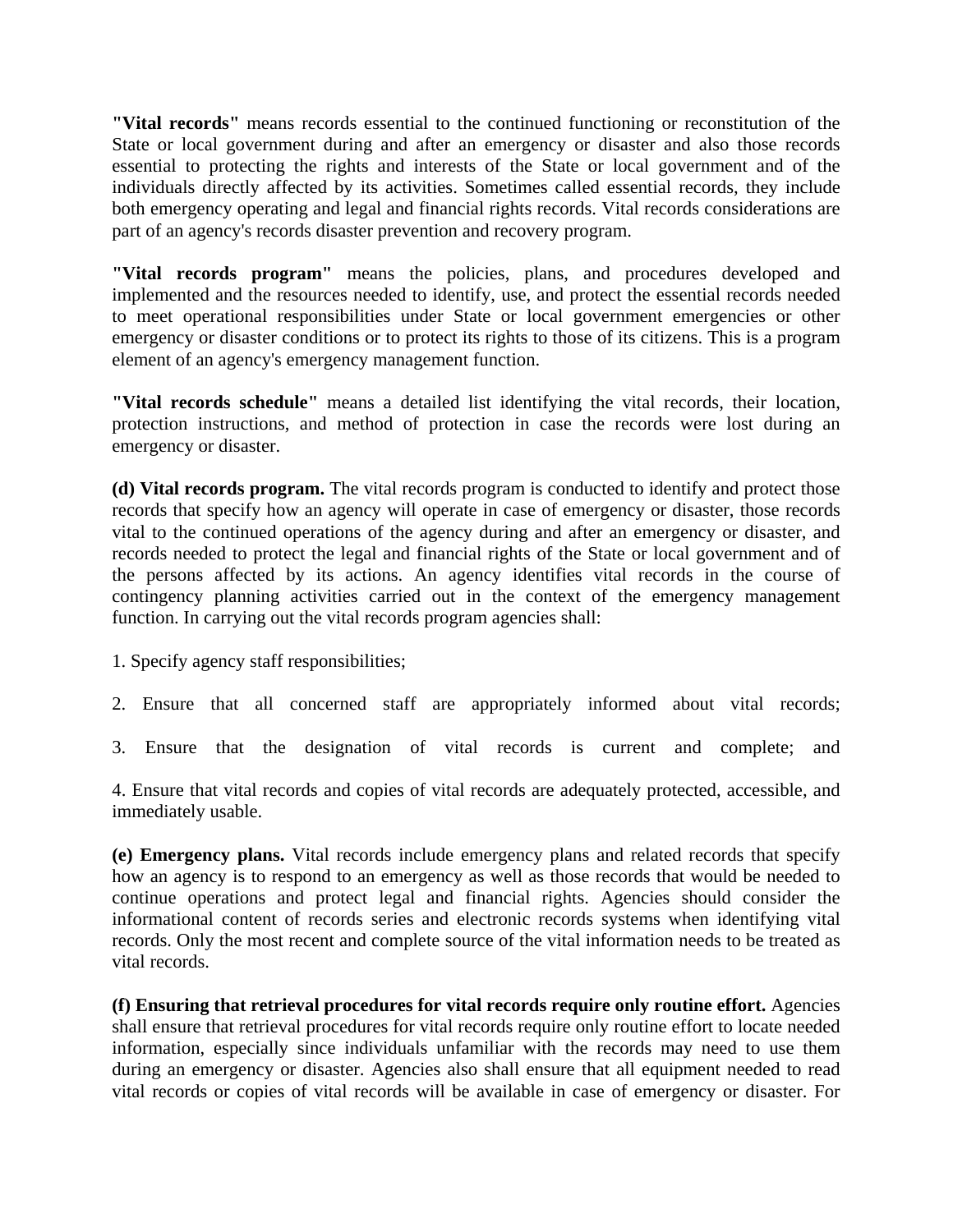electronic records systems, agencies also shall ensure that system documentation adequate to operate the system and access the records will be available in case of emergency or disaster.

**(g) Measures to ensure the survival of the vital records.** Agencies shall take appropriate measures to ensure the survival of the vital records or copies of vital records in case of emergency or disaster. In the case of electronic records, this requirement is met if the information needed in the event of emergency or disaster is available in a copy made for general security purposes, even when the copy contains other information.

**(h) Duplication of vital records.** The following pertain to duplication of vital records:

1. Computer backup tapes created in the normal course of system maintenance or other electronic copies that may be routinely created in the normal course of business may be used as the vital record copy.

2. For original paper records, agencies may choose to make digital images or microform copies. Standards for the creation, preservation and use of microforms are found in N.J.A.C. 15:3-3 as established pursuant to the provisions of N.J.S.A. 47:3-26 et al. as amended. Standards for the creation, use and preservation of digital images for public records are found in N.J.A.C. 15:3-4, Image Processing of Public Records, and in N.J.A.C. 15:3-5, Certification of Image Processing, as established pursuant to the provisions of P.L. 1994, c.140 (N.J.S.A. 47:3-26 et al. as amended).

**(i) Storage of vital records.** The following pertain to storage of vital records:

1. When agencies choose duplication as a protection method, the copy of the vital record stored off-site is normally a duplicate of the original record. Designating and using duplicate copies of original records as vital records facilitates destruction or deletion of obsolete duplicates when replaced by updated copies, whereas original vital records must be retained for the period specified in agency records disposition schedule.

2. The agency may store the original records off-site if protection of original signatures is necessary, or if it does not need to keep the original record at its normal place of business.

3. Any facility used for off-site storage of vital records by State or local governments shall meet standards established for storage of public records per N.J.A.C. 15:3-6, Storage of Public Records.

**(j) Storage of copies of vital records.** Agencies need to consider several factors when deciding where to store copies of vital records, including:

1. Copies of emergency operating vital records need to be accessible in a very short period of time for use in the event of an emergency or disaster. Copies of legal and financial rights records may not be needed as quickly. In deciding where to store vital records copies, agencies shall treat records that have the properties of both categories, that is, emergency operating and legal and financial rights records, as emergency operating records.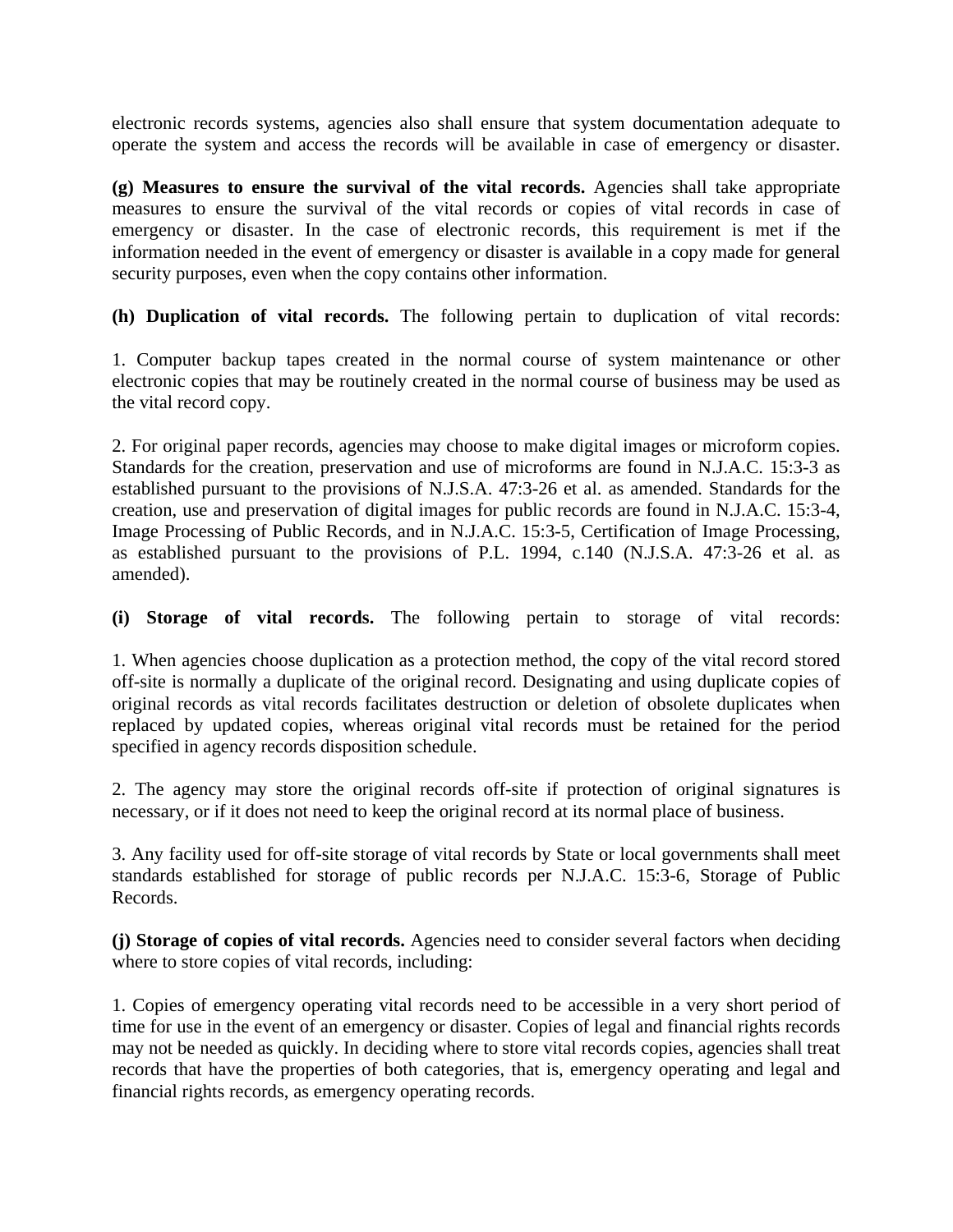2. Under certain circumstances, the State Records Storage Center and local government records storage centers may store copies of emergency operating and legal and financial rights records.

i. The State Records Storage Center and local government records storage centers can store small volumes of such records, but may not be able to provide storage for large collections or ones requiring constant recycling of the vital records, except under reimbursable agreement.

ii. Whenever State agency vital records are semicurrent, they are eligible for storage at the State Records Storage Center, provided that they meet all other storage criteria. However, many State agency vital records are active records, and therefore may not be stored at the State Records Storage Center. Other storage facilities, such as a commercial records center, should be sought for such records. (See definition of "semicurrent" in N.J.A.C. 15:3-1.2)

iii. County and municipal agencies should contact their local records storage center or commercial records center for their storage criteria for vital records.

iv. Any commercial records storage facility contracting with State or local agency or agencies for the storage and maintenance of vital records, regardless of their established retention schedules, must be in compliance with and operate according to the standards established for long-term or permanent records in N.J.A.C. 15:3-6, Storage of Public Records.

3. When using the State Records Storage Center for storing semicurrent vital records that are duplicate copies of original records, the agency must specify on the "Records Transfer Request" form that they are vital records (duplicate copies) and the medium on which they are maintained. The agency shall also periodically cycle (update) them by removing obsolete items and replacing them with the most recent version, when necessary. County and municipal agencies should contact their local records storage center for specific information about their policies and procedures.

4. State agencies that transfer permanent, original vital records into the physical and legal custody of the State Archives become the permanent legal responsibility of the Archives. This transfer of legal custody is a major distinction between the services provided by the State Archives and the State Records Storage Center:

i. In the State Records Storage Center, only physical custody passes from the agency of origin; legal ownership is not affected. The agency may request the return of its records at any time, and it alone controls access to those records.

ii. In the State Archives, legal as well as physical custody passes from the agency of origin to the State Archives. Legal ownership is transferred to the State Archives to ensure permanent preservation of the record.

5. The transfer of records from any public agency and accessioning them into the custody of the State Archives shall be documented in an Accession Record, including signed forms and other documentation transferring physical and legal custody and ownership of all rights to the State